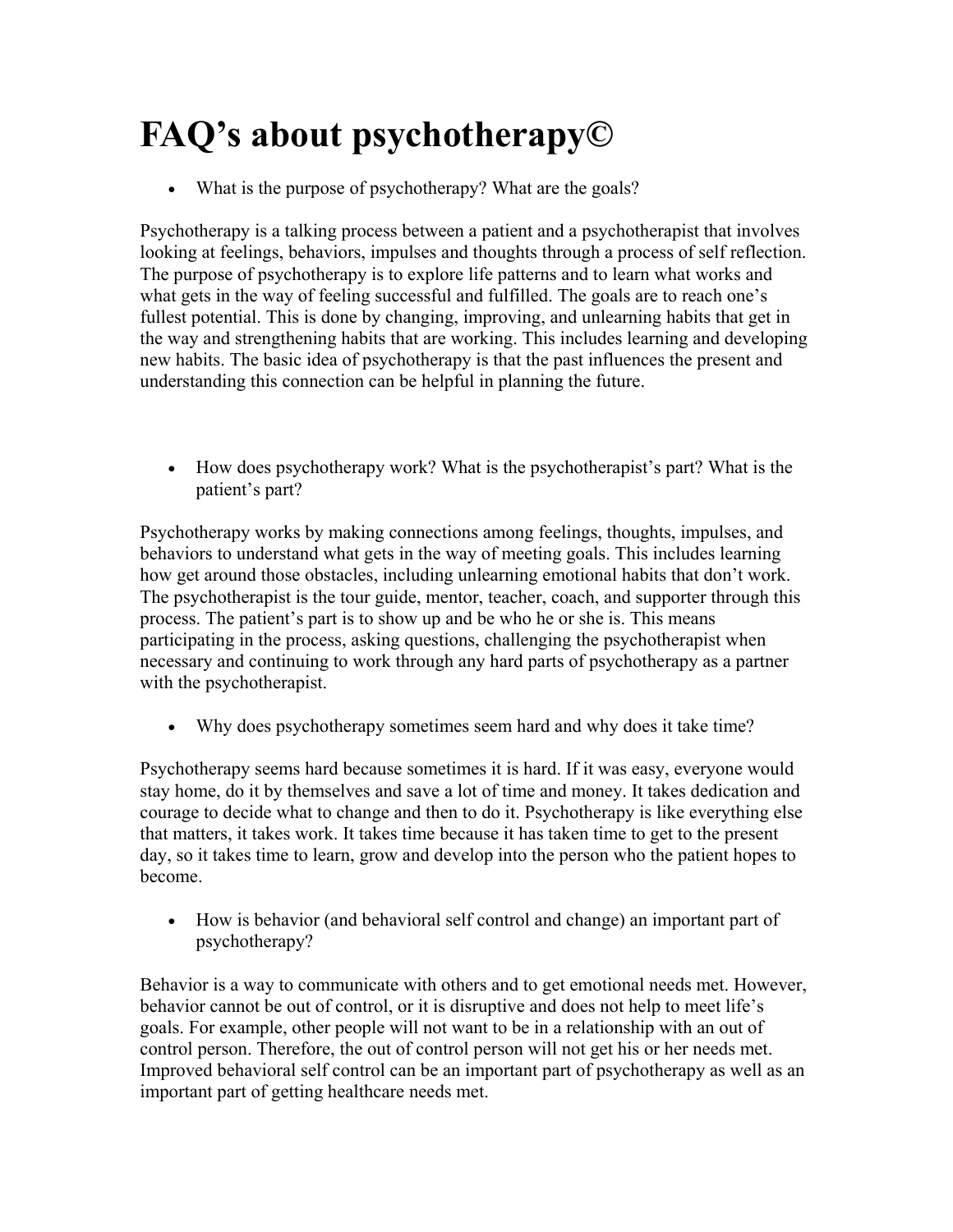Why do patients sometimes feel some of the same feelings in psychotherapy that they feel in the rest of their lives, and that originally brought them into psychotherapy?

Feelings, thoughts, impulses, or behaviors from one situation or relationship can be "transferred" onto another situation or relationship where they may not fit. This is a way of remembering, although we may not be aware of what we are doing. The feelings or behavior may seem stronger than necessary and may not make sense in the present situation. This is often seen in everyday life with expressions such as "He/she really pushes my buttons", "He/she really rings my chimes", or when we see or feel something and wonder "Where did this come from?". An important part of psychotherapy is learning that these feelings, thoughts, impulses and behaviors belong to the past and do not have to run our present lives. This includes any feelings related to the psychotherapist that may have come up as part of the process.

How can these experiences be used to meet the goals of psychotherapy?

By becoming aware of and understanding the connections between these past and current feelings, behaviors, impulses, and thoughts, we can understand how to make different choices and have different reactions.

 Why do patients sometimes feel stuck in psychotherapy and how can they get unstuck? How can this stuck/unstuck process help to meet the goals of psychotherapy?

We all have "resistances" which get us stuck and get in the way of everyday life. These are old emotional habits that began as ways to help us feel safe. They protect us against ideas, thoughts, memories, or behaviors that may have once been threatening, frightening, or upsetting. When we feel stuck, it is because we have reached a sticking point that we have never been able to get past before. We secretly don't want to change, because in some odd way the familiar is comfortable, even though we are trying to change and the old way is not really working anymore! Here, with a well trained psychotherapist, is where old patterns can be recognized and unlearned, new patterns can be learned and we can get unstuck and make progress toward reaching our goals.

What does research show about making psychotherapy work effectively?

Research shows that psychotherapy focused on feelings, instead of just behaviors or thoughts is most effective. In addition, it is most effective to focus on recurring themes and patterns ("emotional habits"), and to look at how the past has helped to form the present.

• How can patients know if psychotherapy is working effectively?

Psychotherapy works when both patient and psychotherapist are committed to working as a team. There is progress. They both work together to get past difficult or "stuck" spots in